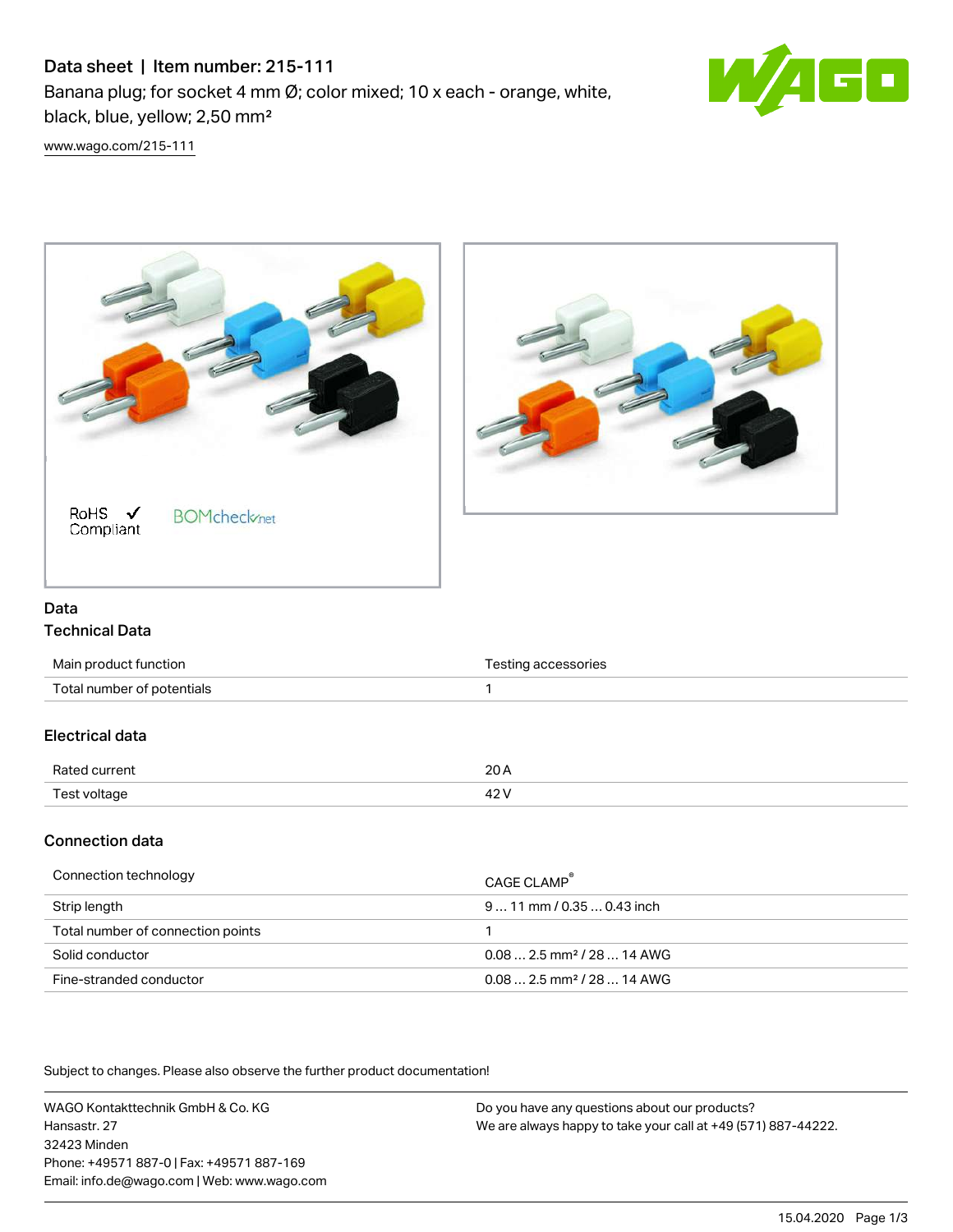

#### Geometrical Data

| Width                     | 8 mm / 0.315 inch  |            |          |  |  |
|---------------------------|--------------------|------------|----------|--|--|
| Height                    | 15 mm / 0.591 inch |            |          |  |  |
| Depth                     | 40 mm / 1.575 inch |            |          |  |  |
| <b>Material Data</b>      |                    |            |          |  |  |
| Weight                    | 3.9g               |            |          |  |  |
| <b>Commercial data</b>    |                    |            |          |  |  |
| Packaging type            | <b>BOX</b>         |            |          |  |  |
| Country of origin         | DE                 |            |          |  |  |
| <b>GTIN</b>               | 4045454293703      |            |          |  |  |
| Customs Tariff No.        | 85366990990        |            |          |  |  |
| Counterpart               |                    |            |          |  |  |
| <b>Downloads</b>          |                    |            |          |  |  |
| Documentation             |                    |            |          |  |  |
| <b>Bid Text</b>           |                    |            |          |  |  |
| 215-111                   | Feb 19, 2019       | xml        | Download |  |  |
| GAEB X81 - Datei          |                    | 3.2 kB     |          |  |  |
| 215-111                   | Sep 19, 2017       | doc        | Download |  |  |
| doc - Datei               |                    | 25.1 kB    |          |  |  |
| CAD/CAE-Data              |                    |            |          |  |  |
| <b>CAE</b> data           |                    |            |          |  |  |
| EPLAN Data Portal 215-111 |                    | URL        | Download |  |  |
| WSCAD Universe 215-111    |                    | <b>URL</b> | Download |  |  |

### Installation Notes

.<br>Subject to changes. Please also observe the further product documentation!

WAGO Kontakttechnik GmbH & Co. KG Hansastr. 27 32423 Minden Phone: +49571 887-0 | Fax: +49571 887-169 Email: info.de@wago.com | Web: www.wago.com

Do you have any questions about our products? We are always happy to take your call at +49 (571) 887-44222.